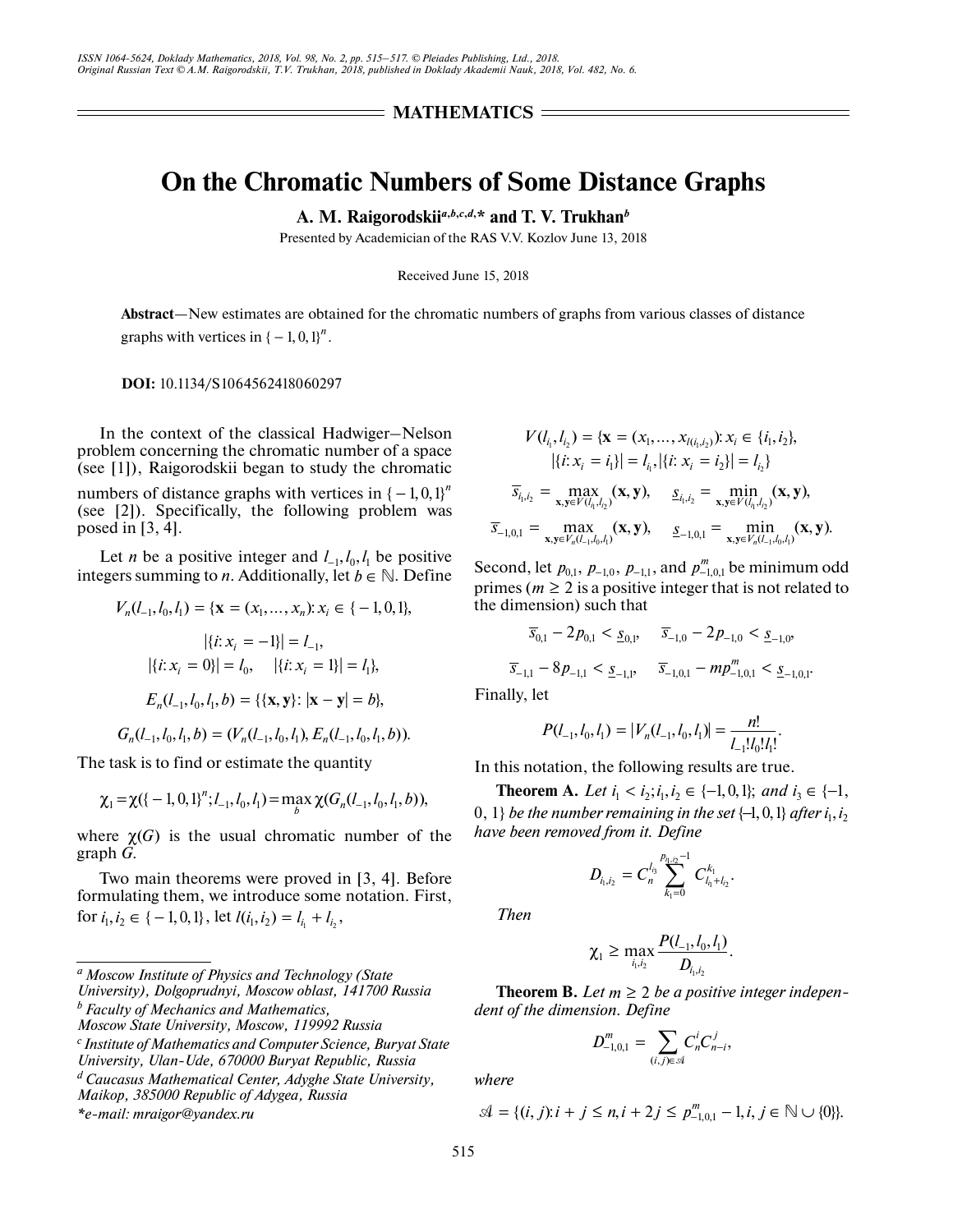*Then*

$$
\chi_1 \geq \max_m \left( \frac{P(l_{-1}, l_0, l_1)}{D_{-1,0,1}^m} \right)^{\frac{1}{m-1}}.
$$

### FORMULATION OF THE RESULT

We managed to strengthen both results due to considerably wider choice of parameters  $p_{0,1}$ ,  $p_{-1,0}$ ,  $p_{-1,1}$ , and  $p_{-1,0,1}^m$ . It became fundamentally possible due to recent works [5–7]. The following new results are valid.

**Theorem 1.** Let  $i_1 < i_2; i_1, i_2 \in \{-1, 0, 1\};$  and  $i_3 \in \{-1, 1\}$  $\{0, 1\}$  be the number remaining in the set  $\{\!\!-\!\! 1, 0, 1\}$  after  $i_1, i_2$ *have been removed from it. If, for the chosen*  $i_1, i_2$ *, we have one of the inequalities*

$$
\overline{s}_{0,1} - 2p_{0,1} < \underline{s}_{0,1},
$$
\n
$$
\overline{s}_{-1,0} - 2p_{-1,0} < \underline{s}_{-1,0}, \quad \overline{s}_{-1,1} - 8p_{-1,1} < \underline{s}_{-1,1},
$$

where  $p_{i_1,i_2}$  is an odd prime, then we define

$$
D_{i_1,i_2}=C_n^{l_{i_3}}\sum_{i=0}^{p_{i_1,i_2}-1}C_{l_{i_1}+l_{i_2}}^i.
$$

*If*  $i_3 \neq 0$  and, on the contrary, for the chosen  $i_1, i_2$ , we *have one of the inequalities*

$$
\overline{s}_{0,1} - 2p_{0,1} \geq \underline{s}_{0,1}, \quad \overline{s}_{-1,0} - 2p_{-1,0} \geq \underline{s}_{-1,0},
$$

where  $p_{i_1,i_2}$  is an odd prime, then t is defined as  $t =$  $\overline{s}_{i_1,i_2} - p_{i_1,i_2}$ , we set  $d = 2t - \overline{s}_{i_1,i_2} + 1$  and  $k = \overline{s}_{i_1,i_2}$ , con*sider*  $d_1, d_2 \in \mathbb{N} \cup \{0\}: d_1 + d_2 = d$ , set  $n_1 = n - l_{i_3} - d_1$ and  $k_1 = \overline{s}_{i_1,i_2} - d_1$ , define  $r \in \mathbb{N}$  by the relation

$$
(k_1 - d_2 + 1) \left( 2 + \frac{d_2 - 1}{r + 1} \right)
$$
  
\n
$$
\le n_1 < (k_1 - d_2 + 1) \left( 2 + \frac{d_2 - 1}{r} \right),
$$

*and set*

$$
D_{i_1,i_2}=C_n^{l_{i_3}}\frac{C_{n_1}^{d_2+2r}C_{n-l_{i_3}}^{d_1}}{C_{k_1}^{d_2+r}C_{n_1-k_1}^rC_k^{d_1}}\sum_{i=0}^{p_{i_1,i_2}-1}C_{n_1}^i.
$$

*Finally*,

$$
\chi_1 \geq \max_{i_1,i_2} \frac{P(l_{-1},l_0,l_1)}{D_{i_1,i_2}}.
$$

**Theorem 2.** Let  $m \geq 2$  be a positive integer indepen*dent of the dimension.* If  $\overline{s}_{-1,0,1} - mp_{-1,0,1}^m < \underline{s}_{-1,0,1}$  holds with some odd prime  $p_{-1,0,1}^m$ , then define

$$
D^{m}_{-1,0,1}=\sum_{(i,j)\in\mathcal{A}}C^{i}_{n}C^{j}_{n-i},
$$

*where*

*If*  $\bar{s}_{-1,0,1} - mp_{-1,0,1}^m \geq \underline{s}_{-1,0,1}$ , then define  $d = \bar{s}_{-1,0,1}$  –  $mp_{-1,0,1}^m + 1$ . *Let*  $m = (m_1, m_2, m_3)$ ,  $\mathcal{A} = \{(i, j): i + j \leq n, i + 2j \leq p_{-1,0}^m, -1, i, j \in \mathbb{N} \cup \{0\}\}.$ 

$$
\mathfrak{M} = \begin{pmatrix} m_{-1,1} & m_{0,1} & m_{1,1} \\ m_{-1,2} & m_{0,2} & m_{1,2} \\ m_{-1,3} & m_{0,3} & m_{1,3} \end{pmatrix},
$$

*and all elements of the vector and the matrix are positive integers such that*

$$
m_1 + m_2 + m_3 = n,
$$
  
\n
$$
m_{-1,1} + m_{0,1} + m_{1,1} = m_1,
$$
  
\n
$$
m_{-1,2} + m_{0,2} + m_{1,2} = m_2, \quad m_{-1,3} + m_{0,3} + m_{1,3} = m_3,
$$
  
\n
$$
m_{-1,1} + m_{-1,2} + m_{-1,3} = l_{-1},
$$
  
\n
$$
m_{0,1} + m_{0,2} + m_{0,3} = l_0, \quad m_{1,1} + m_{1,2} + m_{1,3} = l_1
$$

*and another condition be satisfied. Suppose that the set*  $\{1, 2, \ldots, n\}$  is represented as a union of three disjoint parts  $M_1, M_2, M_3$  of respective cardinalities  $m_1, m_2, m_3$ . A vector  $\mathbf{x} = (x_1, \ldots, x_n) \in V_n(l_{-1}, l_0, l_1)$  is said to satisfy the partition  $T(M_1, M_2, M_3)$  if

$$
|\{i \in M_1 : x_i = -1\}| = m_{-1,1},
$$
  

$$
|\{i \in M_1 : x_i = 0\}| = m_{0,1}, \quad |\{i \in M_1 : x_i = 1\}| = m_{1,1},
$$
  

$$
|\{i \in M_2 : x_i = -1\}| = m_{-1,2},
$$
  

$$
|\{i \in M_2 : x_i = 0\}| = m_{0,2}, \quad |\{i \in M_2 : x_i = 1\}| = m_{1,2},
$$
  

$$
|\{i \in M_3 : x_i = -1\}| = m_{-1,3},
$$

$$
|\{i \in M_3: x_i = 0\}| = m_{0,3}, \quad |\{i \in M_3: x_i = 1\}| = m_{1,3}.
$$

Another condition on the parameters  $m$  and  $\mathfrak{M}$  is that any two vectors **x**, **y** satisfying the same partition have a *scalar product equal to at least d. Define*

$$
D_{-1,0,1}^{m} = \frac{n!}{m_1! m_2! m_3!} \cdot \frac{m_{-1,1}! m_{-1,2}! m_{-1,3}!}{l_{-1}!}
$$

$$
\cdot \frac{m_{0,1}! m_{0,2}! m_{0,3}!}{l_0!} \cdot \frac{m_{1,1}! m_{1,2}! m_{1,3}!}{l_1!} \cdot \sum_{(i,j) \in \mathcal{A}} C_n^i C_{n-i}^j,
$$

*where*

$$
\mathcal{A} = \{(i, j): i + j \le n, i + 2j \le p_{-1,0,1}^m - 1\}.
$$

*Finally*,

$$
\chi_{1} \geq \max_{m} \left( \frac{P(l_{-1}, l_{0}, l_{1})}{D_{-1,0,1}^{m}} \right)^{\frac{1}{m-1}}.
$$

Note that the improvements given by Theorems 1 and 2 as compared with Theorems A and B are the most significant in the cases  $l_i \sim l'_i n, l'_i \in (0,1)$ . In these cases, all estimates have the form  $(c + o(1))^n$ ; moreover, for a large class of parameters  $l_0, l_1, l_{-1}$ , the

DOKLADY MATHEMATICS Vol. 98 No. 2 2018